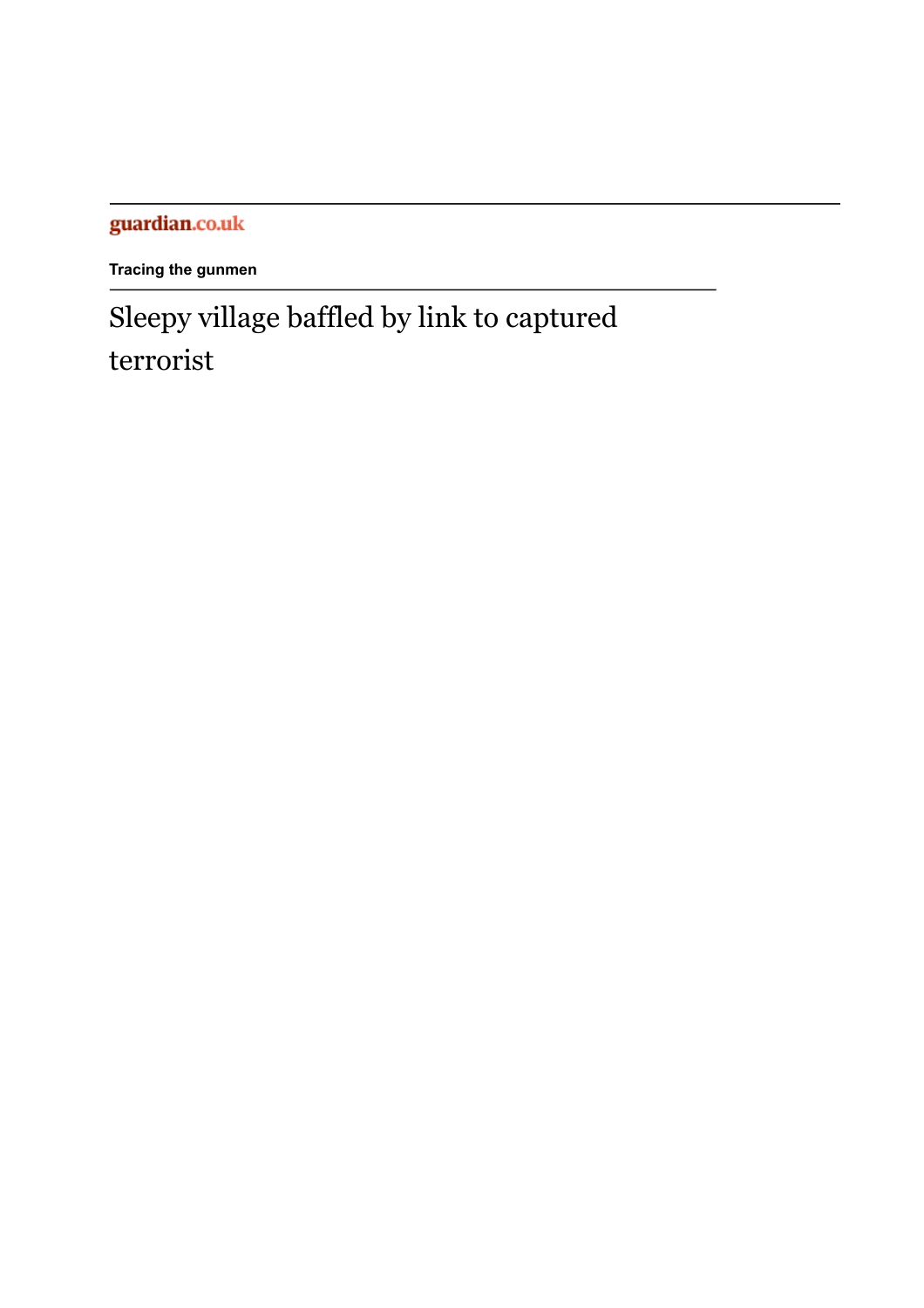A sleepy village in Pakistan has found itself at the centre of the Mumbai terror plot, leaving locals bewildered.

Faridkot, a settlement in the south of the Punjab province, has been overrun by Pakistani intelligence agents and police for the past three days after it was reported by Indian officials that the lone gunman captured alive in Mumbai came from a place called Faridkot.

Agents from Pakistan's Inter-Services Intelligence (ISI) were still questioning locals yesterday.

"All the agencies have been here and the (police) special branch," said village elder Mehboob Khan Daha. "We have become very worried. What's this all about?"

A dusty backwater, the inhabitants are peasant farmers who own small parcels of land and are poorly educated. Water buffalo and goats roam the dirt tracks of the village.

Men sit around gossiping on traditional woven rope beds, placed out in the open, wearing the usual baggy shalwar kameez pyjama suits, some with turbans. Roughly built small brick homes and little mud huts are dotted around the village, which has a population of about 3,000. It is 34 miles east from the nearest large city, Multan.

"There are no jihadis here," said Ijaz Ahmed, 41. "I can think of maybe 10 or 20 people here who have even been as far as Multan."

The Faridkot link is a key plank of India's accusations against Pakistan. The captured gunman, variously named as Ajmal Amir Kamal, Azam Amir Kasav or Azam Ameer Qasab, is said to come from Faridkot, which is described as being near Multan. He is said to speak fluent English and a clear photograph of him shows a young man in western clothes. Shown a picture of the alleged militant, Daha said: "That's a smartlooking boy. We don't have that sort around here."

In Faridkot, no one appeared to be able to speak much English; most could only converse in a dialect of the provincial language. None of the villagers recognised the face in the photograph.

They said the intelligence agents wanted to know if there was any presence of the radical Deobandi or Al-Hadith religious movements in the village, to which they were told "no". The agents mentioned five names, villagers said, including Ajmal, Amir, Kamal and Azam, all common names in Pakistan. There were five Ajmals in the village, all present except one who is living in provincial capital Lahore, and none fitted the description of the militant. The Azam in the village is a 75-year-old retired railway worker.

One of the Ajmals, a man who thought he was about 30, has worked in a nearby tea factory for the past 12 years, he said. The police and intelligence agencies have been asking his whereabouts.